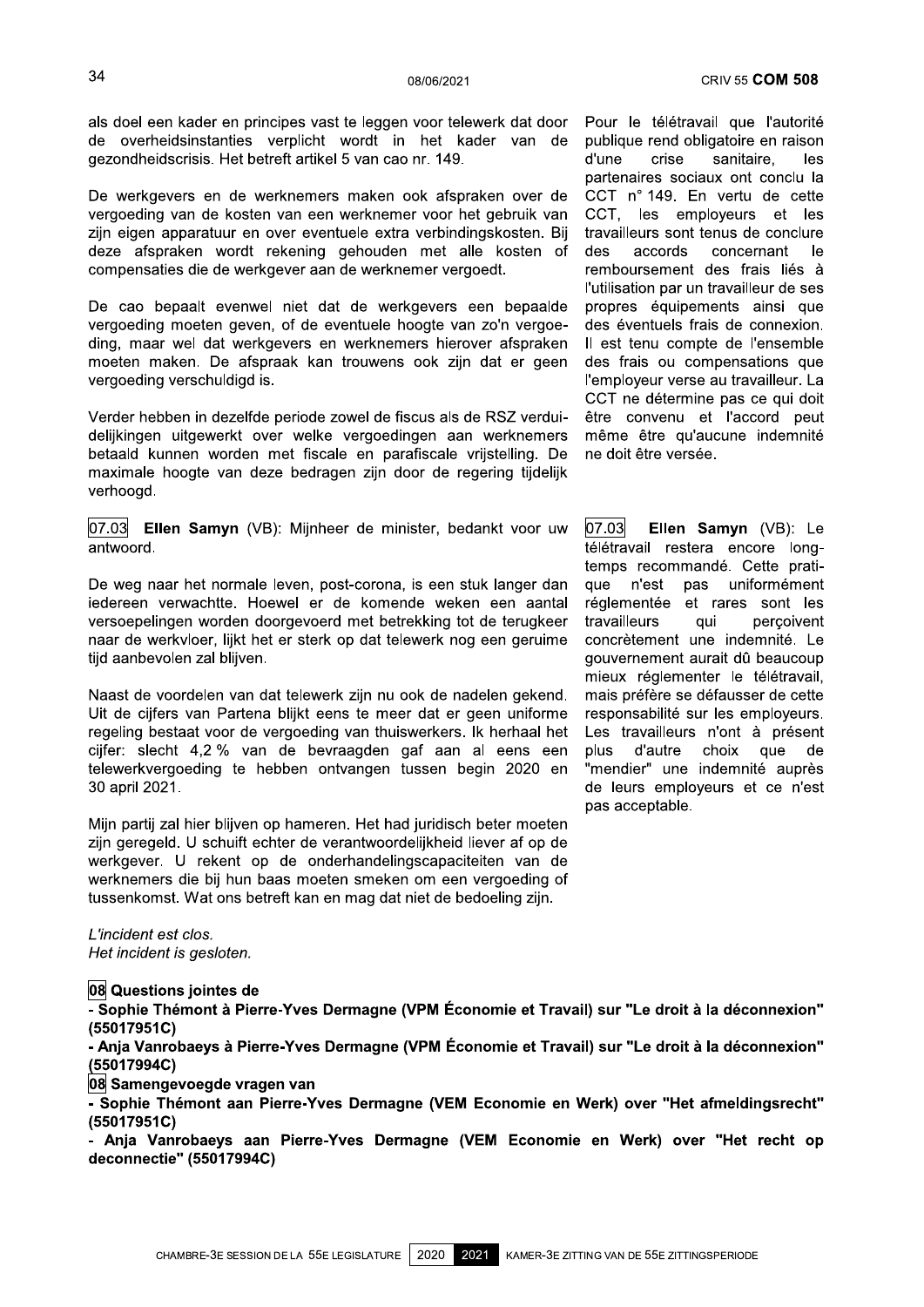$|08.01|$ Sophie Thémont (PS): Monsieur le ministre, largement introduit ces derniers mois, le télétravail est appelé à se développer au cours des prochaines années. Cette forme de travail présente divers avantages pour les travailleurs, tels qu'une plus grande autonomie ou une diminution des temps de transport. Pour certains, elle induit également une plus grande productivité: une étude menée par Acerta souligne que la moitié des répondants indiquent que le télétravail accroît la productivité par rapport au bureau.

Néanmoins, le télétravail peut se faire au détriment de la santé des travailleurs. Toujours selon la même étude, près de la moitié des travailleurs belges (49 %) déclarent qu'ils prestent désormais plus d'heures par semaine à la maison que précédemment au bureau. Avec les sollicitations via les courriels, les notifications ou la messagerie, il n'y a plus de frontière entre vie professionnelle et vie privée, qui est rendue poreuse et génère un sentiment d'urgence permanente. In fine, l'hyperconnexion des télétravailleurs les expose à un risque élevé de problèmes d'ordre psychosocial, tels que le stress ou le burn-out.

Monsieur le ministre, notre arsenal juridique reste encore majoritairement basé sur une vision traditionnelle du travail, construite sur la vision d'un employeur unique à temps plein, et une prestation effectuée du lundi au vendredi de 09 h 00 à 17 h 00. Toutefois, avec l'apparition de nouvelles technologies naissent progressivement de nouveaux risques affectant le bien-être de nos travailleurs.

Monsieur le ministre, quels mécanismes permettent-ils actuellement de protéger les télétravailleurs d'une augmentation considérable du temps supplémentaire non rémunéré et du débordement du travail sur leur vie privée?

Dans votre exposé de politique générale, vous mentionniez vouloir mener une discussion avec les partenaires sociaux sur la possibilité d'introduire un droit à la déconnexion. Envisagiez-vous ce droit? Avezvous déjà entamé les discussions avec les partenaires sociaux à ce sujet?

08.02 Anja Vanrobaeys (Vooruit): Mijnheer de minister, gisteren werden de resultaten van een nieuwe enquête van Acerta bekendgemaakt. Daaruit blijkt dat 93 % van de werkgevers denkt dat zij heel hard begaan zijn met het mentale welzijn van hun werknemers, maar dat slechts 56 % van de werknemers dat ook zo ervaart. Een op vijf werknemers geeft aan dat zij tegen een burn-out aanschurken.

De reden is vrij simpel. Digitale apero's zijn wel leuk en zeker goed bedoeld, maar dat heeft men niet nodig, zo zeggen werknemers. Zij hebben de indruk dat er geen onderscheid meer is tussen werk en gezin en de tijd die ze vroeger aan pendelen besteedden, wordt nu ingevuld met extra werk, wat de veerkracht ondermijnt. Werknemers hebben van hun werkgever duidelijke afspraken nodig, zeker over de work-life balance, de arbeidstijd en de rusttijd.

De cao nr. 149 voorziet reeds in een tijdelijk kader inzake het verplichte telewerk tijdens de coronacrisis. Daarin staat dat er over een recht op deconnectie moet worden gepraat. Wordt dat geëvalueerd? Hoe wordt bijgehouden of de maatregel wordt opgevolgd?

 $08.01$ Sophie Thémont (PS): Telewerk biedt voordelen, maar het kan de gezondheid van werknemers ook schaden: 49 % van de werknemers verklaart dat ze nu meer uren per week werken dan voorheen op kantoor. De grens tussen werk en privéleven vervaagt dat leidt tot en psychosociale problemen.

Ons juridische arsenaal is gestoeld op een traditionele visie op arbeid: één enkele, voltijdse werkgever voor wie prestaties geleverd worden van maandag tot vriidag van 9 tot 17 uur. De bescherming moet qeüpdatet worden, rekening houdend met de nieuwe technologieën en de impact daarvan op het welzijn van werknemers.

worden Hoe telewerkers beschermd tegen een toename van niet-betaalde overuren en het inpalmen door hun werk van hun privéleven? Hoe beschouwt u het afmeldingsrecht? Zijn er over dit onderwerp gesprekken opgestart met de sociale partners?

08.02 Anja Vanrobaeys (Vooruit): Il ressort d'une enquête réalisée Acerta aue 93 % par des employeurs se sentent fortement concernés par le bien-être mental de leurs travailleurs mais que seuls 56 % des travailleurs le ressentent de la même manière. La CCT nº 149 dispose qu'il doit être question d'un droit à la déconnexion dans le cadre du télétravail obligatoire durant la crise sanitaire.

Qu'en est-il du suivi de cette mesure? Quelles seront les règles régiront le droit à aui lа déconnexion lorsqu'on basculera vers un télétravail structurel?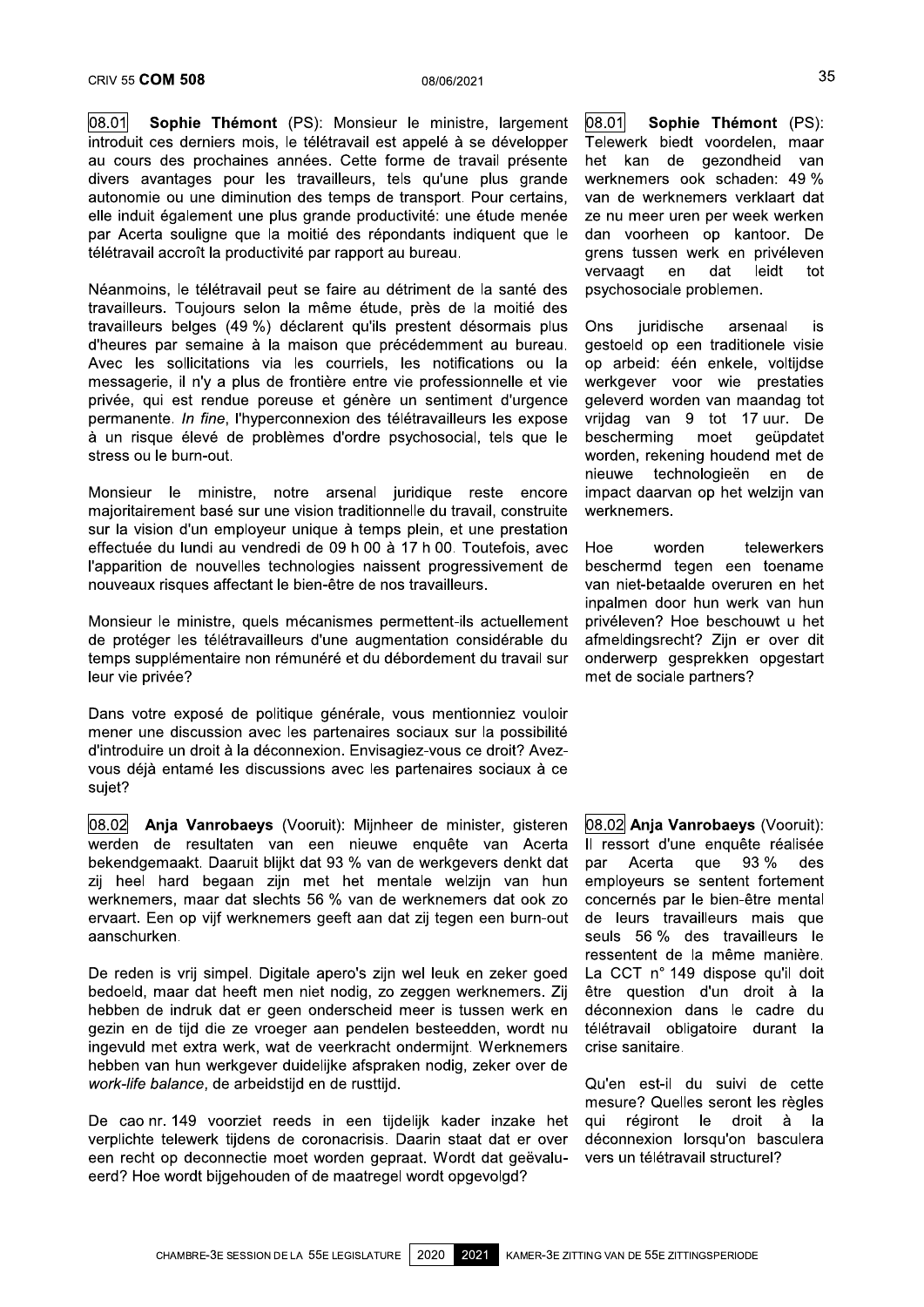Nu het verplicht telewerken op zijn einde loopt, wil ik graag meer weten over het structurele kader. Wat is de timing hiervan? Zijn de sociale partners daarmee bezig? Hoe staat het met het recht op deconnectie?

08.03 Minister Pierre-Yves Dermagne: Mevrouw Thémont, mevrouw Vanrobaevs, op 26 november 2020 heb ik aan de sociale partners in de Nationale Arbeidsraad gevraagd om het bestaande kader inzake telewerk en deconnectie te evalueren en na te gaan of bijkomende regels of initiatieven nodig zijn, waarbij ik hen ook heb herinnerd aan dezelfde vraag die hun reeds op 10 juli 2020 was gesteld door voormalig minister van Werk Muylle.

Dans une lettre du 10 décembre 2020, le Groupe des Dix a répondu qu'un exercice d'évaluation était en cours et que les partenaires sociaux avaient l'intention d'adapter, si nécessaire ou si approprié, les instruments juridiques existants.

Dans leur avis n° 2195 sur le télétravail obligatoire du 26 janvier 2021. qu'ils ont rendu en même temps que la convention collective n° 149, les partenaires sociaux ont réaffirmé que l'évaluation de fond de la réglementation existante en matière de télétravail structurel et occasionnel et le droit à la déconnexion devraient intervenir dans une phase ultérieure.

J'attends donc leur proposition au sujet d'une éventuelle adaptation du cadre juridique du télétravail et de la déconnexion le plus rapidement possible mais, comme vous, je suis attentif à l'évolution de la situation, aux éléments mis en lumière par la crise et par les différentes études réalisées et publiées ces derniers temps.

Il me semble qu'avec la structuration du télétravail dans toute une série de secteurs et d'entreprises, il est essentiel de l'encadrer et de garantir un véritable droit à la déconnexion. Nous aurons l'occasion d'y revenir et j'espère recevoir l'avis des partenaires sociaux le plus rapidement possible.

08.04 Sophie Thémont (PS): Monsieur le ministre, je vous remercie pour votre réponse.

Il est vrai que l'augmentation des (...) a donné lieu à une culture (...) une incidence négative sur l'équilibre entre vie professionnelle et vie privée des travailleurs. Pouvoir faire valoir son droit à la déconnexion doit intervenir rapidement. J'entends - et c'est positif - que vous attendez l'avis des partenaires sociaux et que vous êtes attentif aux mesures afin qu'elles soient concrètes et pour qu'il y ait un véritable droit à la déconnexion permettant de concilier vie professionnelle et vie de famille.

08.05 Anja Vanrobaeys (Vooruit): Mijnheer de minister, ik begrijp uw verwijzing naar de sociale partners en dat overleg is belangrijk; we hadden zopas nog het debat over het sociaal akkoord.

Tegelijk wil ik het telewerk, zeker nu we evolueren naar structureel telewerk, niet zomaar als een louter negatief verhaal voorstellen, ook al is dat volgens alarmerende enquêtes mentaal belastend en breekt

08.03 Pierre-Yves Dermagne, ministre: Le 26 novembre 2020. i'ai demandé aux partenaires sociaux d'évaluer le cadre relatif au télétravail et à la déconnexion et d'examiner si des règles ou des initiatives supplémentaires sont nécessaires.

De Groep van Tien heeft bij brief van 10 december meegedeeld dat er een evaluatie aan de gang is. De sociale partners zullen de wettelijke instrumenten zo nodig aanpassen. In hun advies van 26 januari 2021 over het verplichte telewerk bevestigen ze opnieuw dat de grondige evaluatie van de regelgeving inzake telewerk en het afmeldingsrecht later zal plaatsvinden. Ik wacht op hun voorstellen. Net als u denk ik dat het telewerk en het afmeldingsrecht beter geregeld moeten worden.

08.04 Sophie Thémont (PS): De toename van digitale tools voor het werk verstoren het evenwicht tussen werk en privéleven. Het afmeldingsrecht moet snel toepassing vinden. Het advies van de sociale partners zal van pas komen.

08.05 Anja Vanrobaeys (Vooruit): Le télétravail à temps plein s'avère très lourd, mais les travailleurs réalisent par ailleurs les avantages du télétravail à temps partiel pour combiner travail et vie de famille.